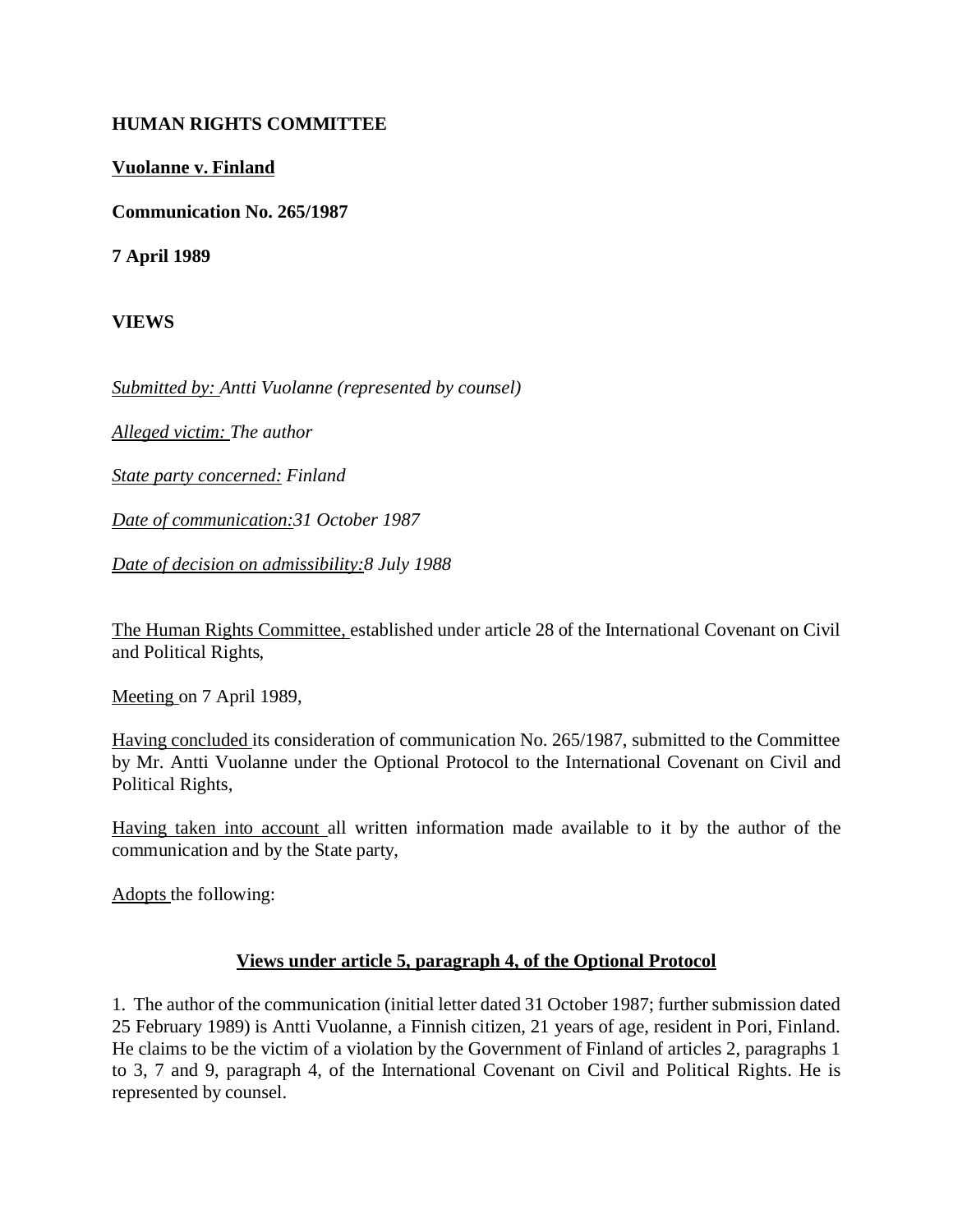2.1 The author states that he started his military service on 9 June 1987. Service duty allegedly caused him severe mental stress and, upon his return from a military hospital early in July 1987, he realized that he could not continue with his service as an infantryman. Unable to discuss the situation with the head of his unit, he decided, on 3 July, to leave his garrison without permission. He alleges to have been greatly preoccupied by the fate of his brother who, about a year earlier, had committed suicide in a similar situation. The author's weekend off duty would have begun on 4 July at noon, ending on 5 July at midnight. On 5 July, he returned to the military hospital and asked to speak with a doctor, but was advised to return to his company, where he registered and left again without permission. Upon advice of an army chaplain he returned on 7 July to his unit , where he spoke to a doctor and was taken to the military hospital. Later on, he sought and obtained a transfer to unarmed service inside the military.

2.2 On 14 July, in a disciplinary procedure, he was sanctioned with 10 days of close arrest, i. e., confinement in the guardhouse without service duties. He claims that he was not heard at all, and that the punishment was immediately enforced. At this stage he was not told that he could have availed himself of a remedy. In the guardhouse, he learned that the Law on Military Disciplinary Procedure provided for the possibility to have the punishment reviewed by a higher military officer through a so-called "request for review". This request was filed on the same day (although the author states that it was documented to have been made a day later, on 15 July) and based on the argument that the punishment was unreasonably severe, taking into account that the author was punished for departing without permission for more than four days, despite the fact that 36 hours overlapped with his weekend off duty, that his brief return to the garrison was considered as an aggravating circumstance and that the motive for his decision to depart was not taken into consideration.

2.3 The author states that after his written request to the supervising military officer the punishment was upheld by decision of 17 July 1987 without a hearing. According to the author, Finnish law provides no other domestic remedies, because section 34 of the Law on Military Disciplinary Procedure specifically prohibits an appeal against the decision of the supervising military officer.

2.4 The author furnishes a detailed account of the military disciplinary procedure under Finnish law, which is governed by chapter 45 of the Criminal Code of 1983. Punishment for absence without leave is either of a disciplinary nature or may entail imprisonment of up to six months. Military confinement (close arrest)is the most severe type of disciplinary punishment. The maximum length of arrest imposable in a disciplinary procedure is 15 days and nights. Only the head of a unit or a higher officer has the authority to impose the punishment of close arrest, and only a commander of a body of troops can impose arrest for more than 10 days and nights.

2.5 If an arrest is imposed by disciplinary procedure, there is no possibility of appeal outside the military. The prohibition of appeal in section 34, paragraph 1, of the above-mentioned law covers both civil courts (the Supreme Court in the last instance) and administrative courts (the Supreme Administrative Court in the last instance). Thus, the lawfulness of the punishment cannot be reviewed by a court or any other judicial body. The only remedy available is the request for review made to a superior military officer. It is claimed that complaints either to a still higher military authority, or to the Parliamentary Ombudsman do not constitute effective remedies in the case at issue, because the Ombudsman has no power to order the E release of a person whose arrest is being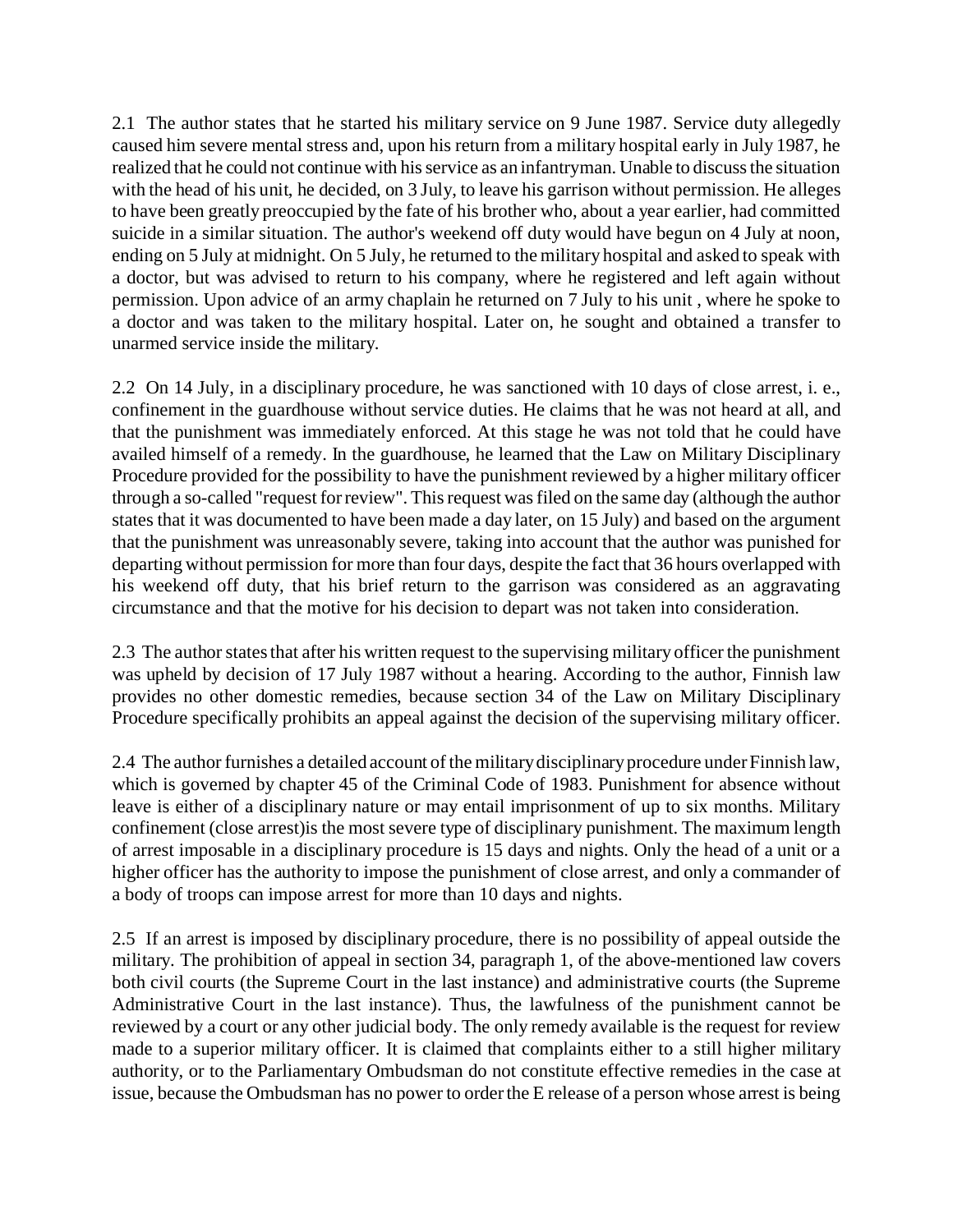enforced, even if a complaint reached him in time and if he considered the detention to be unlawful.

2.6 Concerning his military confinement, the author considers it "evident that Finnish military confinement in the form of close arrest imposed in a disciplinary procedure is a deprivation of liberty covered by the concepts 'arrest or detention' in article 9, paragraph 4, of the Covenant". He states that his punishment was enforced in two parts, during which he was locked in a cell of 2 x 3 metres with a tiny window, furnished only with a camp bed, a small table, a chair and a dim electric light. He was only allowed out of his cell for purposes of eating, going to the toilet and to take fresh air for half an hour daily. He was prohibited from talking to other detained persons and from making any noise in his cell. He claims that the isolation was almost total. He also states that in order to lessen his distress, he wrote Personal notes about his relations with persons close to him, and that these notes were taken away from him one night by the guards, who read them to each other. Only after he asked for a meeting with various officials were his papers returned to him.

2.7 Finally, the author considers that the 10 days of close confinement constituted an unreasonably severe punishment in relation to the offence. In particular, he objects to the fact that no relevance was attached to the motives of his temporary absence, although, as he claims, the Finnish Criminal Code provides for the consideration of special circumstances. In his opinion, the availability of an appeal to a court or other independent body would have had a real effect, since there would have been a possibility to have the punishment reduced.

3. By its decision of 15 March 1988, the Working Group of the Human Rights Committee transmitted the communication to the State party, requesting it, under rule 91 of the provisional rules of procedure, to provide information and observations relevant to the question of admissibility.

4. In its submission under rule 91, dated 28 June 1988, the State party did not raise any objections to the admissibility of the communication and stated, in particular, that the author had exhausted all domestic remedies available to him by filing his request for review (tarkastuspyyntöö) pursuant to the Act on Military Discipline. Under section 34, paragraph 1, of the Act, decisions made pursuant to such a request are not appealable.

5.1 Before considering any claims contained in a communication, the Human Rights Committee must, in accordance with rule 87 of its provisional rules Of procedure, decide whether or not it is admissible under the Optional Protocol to the Covenant. In this connection the Committee noted that the State Party did not object to the admissibility of the communication.

5.2 On 18 July 1988 the Committee decided that the communication was admissible. In accordance with article 4, paragraph 2, of the Optional Protocol the State party was requested to submit to the Committee, within six months of the date of transmittal to it of the decision on admissibility, written explanations or statements clarifying the matter and the measures that may have been taken by it.

6.1 In its submission under article 4, paragraph 2, of the Optional Protocol, the State party first elucidates the relevant legislation as follows:

"Provisions on the military disciplinary procedure followed in the Finnish Defence Forces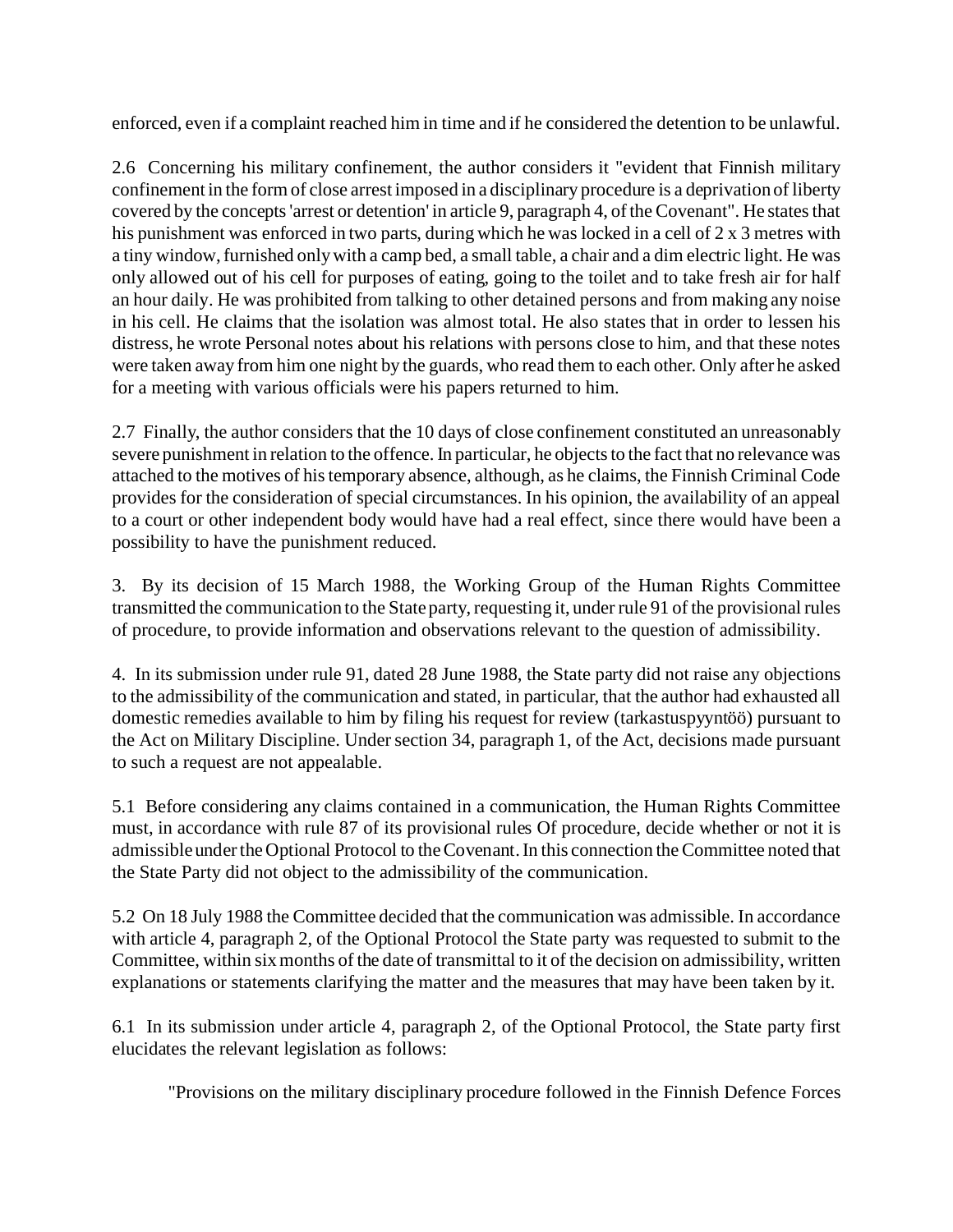are contained in the Law on Military Disciplinary Procedure (331/83), adopted on 25 March 1983, and in the relevant ordinance (969/83), adopted on 16 December 1983, both in force as of 1 January 1984. The above laws contain detailed provisions on disciplinary sanctions in military disciplinary procedure, on disciplinary competence, on the processing of a disciplinary matter, and on the appellate procedure.

"The most severe sanction in a military disciplinary procedure is close arrest, to be put into effect in the guardhouse or other place Of solitary confinement, usually without service duty. Close arrest, may be imposed by a head of unit for a maximum of 5 days and nights, by a commander of unit for a maximum of 10 days and nights, and by a commander of a body of troops for a maximum of 15 days nights. Prior to imposing a disciplinary punishment, the superior military officer responsible must submit his decision to the military legal advisor for a statement.

"The victim may submit, within three days, a 'request for review' concerning the decision on the disciplinary sanction. A request which concerns the decision of a head of a unit or commander of a unit may be submitted to a commander of a body of troops, and one that concerns the decision made by a commander of a body of troops may be appealed upon to the commander of the military county or a superior disciplinary Officer. If the request for review is processed by a disciplinary officer superior to a commander, the matter must be presented by a legal advisor.

"Close confinement can be put into effect only after the period for submitting an appeal has expired, or after the request submitted has been considered, unless the person concerned has agreed to immediate enforcement in a written declaration or in case the commander of a body of troops has ordered the close arrest to be enforced immediately because he finds it absolutely necessary in order to maintain discipline, order and security amongst the troops."

6.2 With regard to the factual background of the case, the State Party submits that:

"Mr . Vuolanne was heard in preliminary investigations on 8 July 1987 concerning his absence from his unit from 3 to 7 July 1987. The military legal advisor of the military county of Southwestern Finland submitted his written statement to the superior disciplinary officer on 10 July 1987. The decision of the commander of the unit was made on 13 July 1987, stating that Mr. Vuolanne had been found guilty of continued absence without leave (Criminal Code 45: 4.1 and 7: 2) and sanctioning him with 10 days and nights of close confinement.

"Mr. Vuolanne was informed of the decision on 14 July 1987. When signing the acknowledgement of receipt, he had in the same connection indicated in writing that he agreed to an immediate enforcement of the punishment. Consequently, the close arrest was put into effect on the very same day, 14 July 1987. As Mr. Vuolanne was informed of the decision, he also received a copy of it, carrying clear and unambiguous instructions on how the decision could be appealed against by submitting a request for review. The request submitted by Mr. Vuolanne on 15 July 1987 was considered by the commander of the body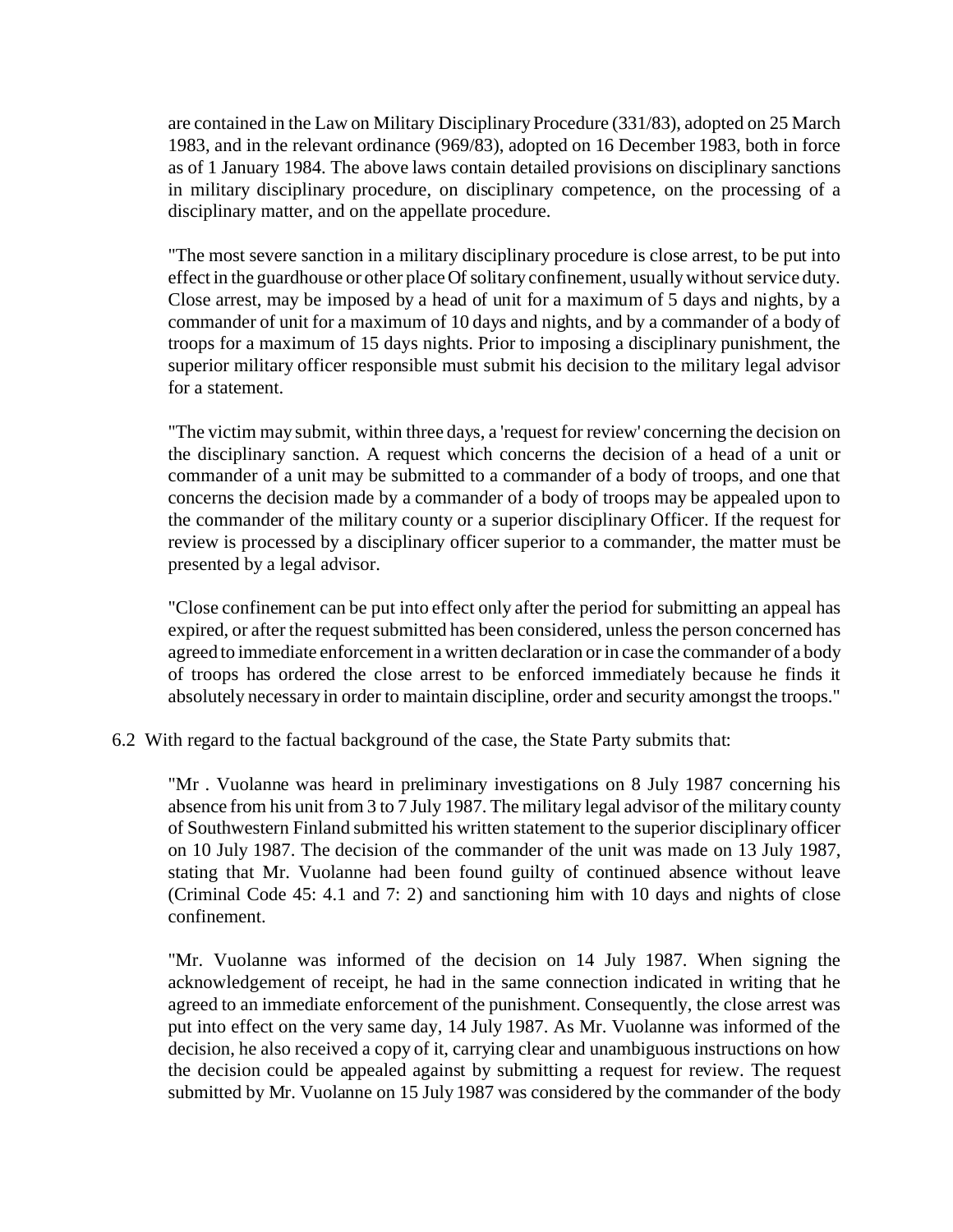of troops I without delay, and he decided that there was no need to change the disciplinary sanction imposed.

"In their basic training all conscripts receive information on legal remedies relating to the disciplinary procedure, including the request for review. Relevant information is also contained in a book distributed to all conscripts at the end of the basic training period."

6.3 With regard to the applicability of article 9, paragraph 4, of the Covenant to the facts of this case, the State party submits:

"It is not open for somebody detained on the basis of military disciplinary procedure, as outlined above, to take proceedings in a court. The only relief is granted by the system of request for review. In other words, it has been the view of Finnish authorities that article 9, paragraph 4, of the Covenant on Civil and Political Rights does not apply to detention in military procedure...

"In its General Comment 8 (16)of 27 July 1982, regarding article 9, the Committee had occasion to single out what types of detention were covered by article 9, paragraph 4. It listed detentions on grounds such as 'mental illness, vagrancy, drug addiction, educational purposes, immigration control, etc. '. Significantly, the Committee omitted deprivation of liberty in military disciplinary procedure from this list. What is common to the forms of detention listed by the Committee is that they involve the possibility of prolonged, unlimited detention. Also in most cases these forms of detention are not strictly regulated but the manner of detention is made dependent on its purpose (cure of illness, for example)and engages a wide degree of discretion on the part of the detaining authority. However, this is in striking contrast with the process of detention in military disciplinary procedure, where the grounds for detention, the length of detention and the manner of conducting the detention are clearly laid down in military law. In the event that the military authorities overstep the boundaries set by the law, the normal ways of judicial appeal are open. In other words, it might be that the Committee did not include military disciplinary process in its list of different kinds of 'detention' because it realized the material difference between it and those other forms of detention from the point of view of an individual's need of protection.

"It is clearly the case that an official -a commander -is acting in a judicial or at least quasijudicial capacity as he, under military disciplinary procedure, orders detention. Likewise, the consideration of a request for review is comparable to judicial scrutiny of an appeal. As explained, the conditions and manner of carrying out military disciplinary detention are clearly set down by law. The discretion they imply is significantly less than discretion in some of the cases listed by the Committee. In this respect, too, the need to judicial control, if not strictly superfluous, is significantly less in military disciplinary procedure than in detention on, say, rounds of mental illness."

Notwithstanding these considerations concerning the non-applicability of article 9, paragraph 4, to Mr. Vuolanne's case, the State party notes that preparations are under way for amending the law on military disciplinary procedure so as to allow recourse to a court for detention in such procedure.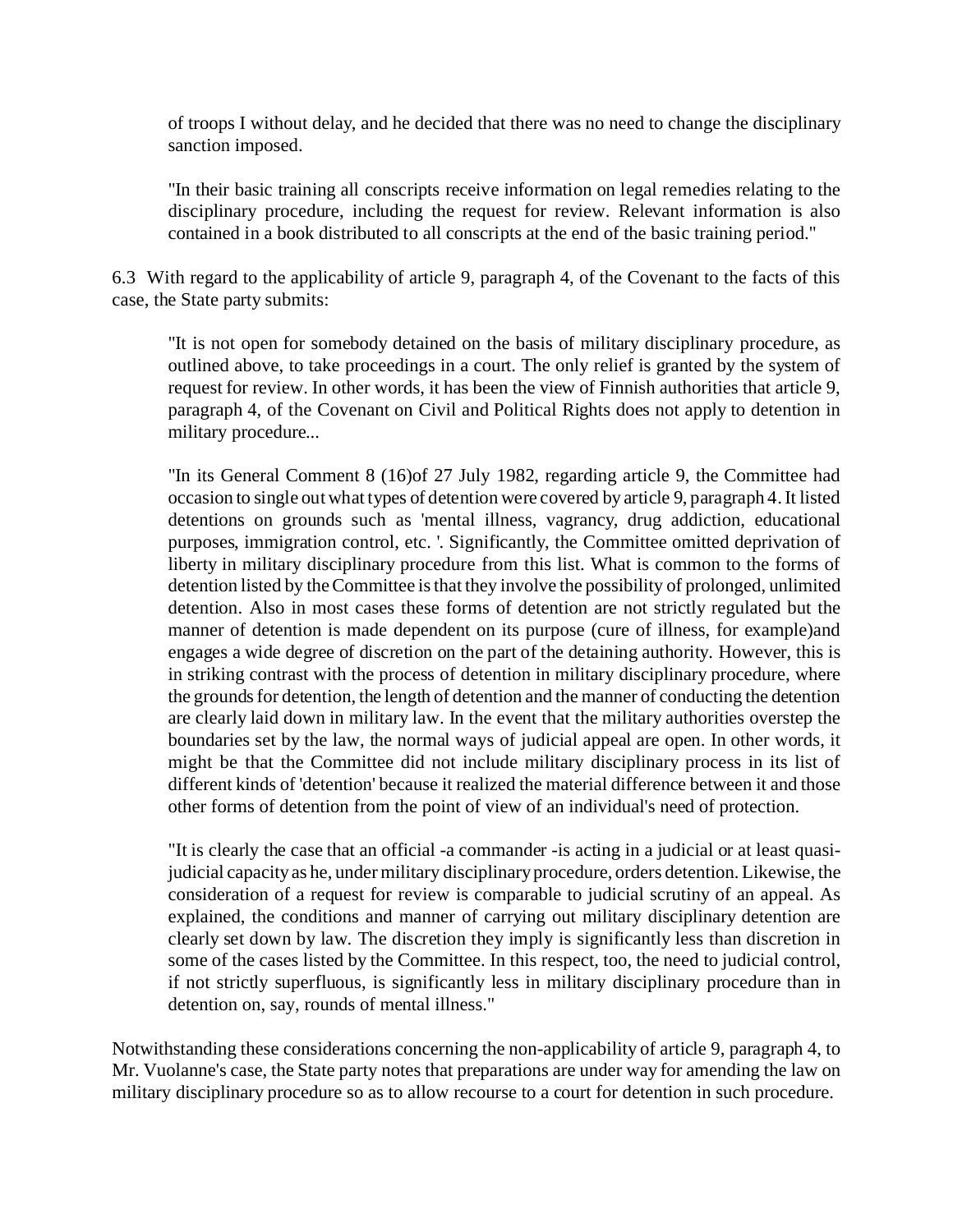6.4 With regard to the author's allegations concerning a violation of article 7 of the Covenant, the State party notes:

"Mr. Vuolanne claims that his treatment was degrading because it was 'unreasonably severe in relation to the offence'. He contends that the commanding officer did not take adequately into account Finnish laws concerning mitigating circumstances and the measurement of sentences. However, this is not a matter on which the Committee is competent to pronounce, as it has itself acknowledged, namely that it is not a 'fourth instance' entitled to review the conformity of the acts or decisions by national authorities with national law. The State party further observes that 10 days arrest in close confinement does not per se constitute the sort of Punishment prohibited by article 7; it does not amount to 'cruel, inhuman or degrading treatment or punishment'.

"It is generally held that the terms 'torture', 'inhuman treatment' and 'degrading treatment' in article 7 imply a sliding scale from the most serious violations ('torture')to the least serious -but nevertheless serious -ones ('degrading treatment').What constitutes'degrading treatment' (or 'degrading punishment') is nowhere clearly defined. In practice, cases which have been deemed to constitute 'degrading treatment' have usually involved some sort of corporal punishment. Mr. Vuolanne does not claim that he was subjected to such punishment . . . The question still remains whether Mr. Vuolanne's confinement can be interpreted as ,the kind of incommunicado detention which, as implied in General Comment 7 (16) by the Committee, amounts to a violation of article 7. The matter, as the Committee saw it, was to be determined on the basis of contextual appraisal. In the present case, the relevant contextual criteria go clearly against holding the detention of Mr. Vuolanne as 'degrading treatment or punishment'. In the first place, the detention of Mr. Vuolanne lasted only a relatively short period (10 days and nights)and even that was divided into a period of 8 and a further separate period of 2 days. Secondly, his confinement was not total. He was taken out for meals and for a short exercise daily - though he was not allowed to communicate with other detainees. Thirdly, there was no official hindrance to his correspondence; the fact that the guards on duty may have violated their duties by reading his letters does not involve a violation by the Government of Finland. Of course, it would have been open to Mr. Vuolanne to complain of his treatment by his guards. He appears to have made no formal complaint. In short, the context of Mr. Vuolanne's detention cannot be regarded as amounting to 'degrading treatment'(or 'degrading punishment') within the meaning of article 7 of the Covenant."

7.1 In his comments, dated 25 February 1989, author's counsel submits, *inter alia*, that if the Committee considers the evidence presented by Mr. Vuolanne insufficient for finding a violation under article 7, article 10 might become relevant. He further contends that the State party is incorrect in implying that the behaviour of Mr. Vuolanne's guards would not come within its responsibility. He points out that the guards were "persons acting in an official capacity" within the meaning of article 2, paragraph 3 (a)of the Covenant. He further argues:

"it is true that Mr. Vuolanne could have instituted a civil charge against the guards in question. In the communication their behaviour is not, however, presented as a separate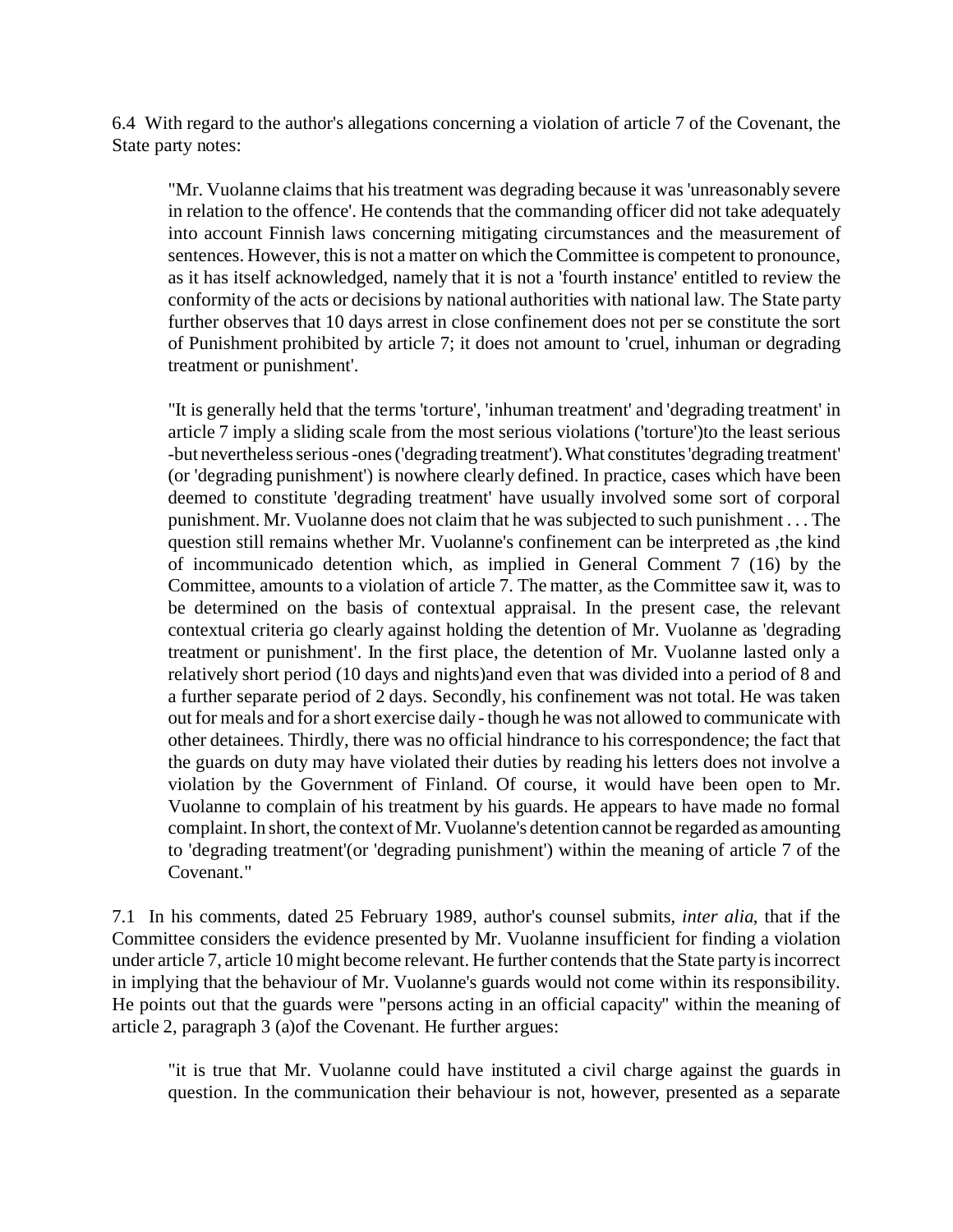violation of the Covenant, but only as one part of the evidence showing the enforcement of military arrest to be humiliating or degrading. Also the State party seems to have accepted this line of argument: had the Government regarded the behaviour of Mr. Vuolanne's guards as something exceptional, it would surely have presented in its submission information on some kind of an inquiry into the concrete facts of the case. However, no measures concerning the behaviour of Mr. Vuolanne's guards have been taken."

7.2 With respect to article 9, paragraph 4, the author comments on the State party's reference to the Committee's General Comment No. 8 (16) on article 9, and notes that the State party does not mention that, according to the General Comment, article 9, paragraph 4, "applies to all persons deprived of their liberty by arrest or detention". He further submits:

"military confinement is a punishment that can be ordered either by a court or in military disciplinary procedure. The duration of the punishment is comparable to the shortest prison sentences under normal criminal law (14 days is the Finnish minimum) and exceeds the length of pre-trial detention acceptable in the light of the Covenant. This shows that there is no substantial difference between these forms of detention from the point of view of an individual's need of protection. It is true that the last sentence of paragraph 1 of the Committee's General Comment in question is somewhat ambiguous. This might be the basis for the State party's opinion that military confinement is not covered by article 9, paragraph 4. However, article 2, paragraph 3, would remain applicable " even in this case."

The author then offers the following comments in order to show that the Finnish military disciplinary procedure does not correspond to the requirements of article 2, paragraph 3, either:

" (a) According to the State party, 'the normal ways of judicial appeal are open in case the military authorities overstep the boundaries set by the law'. This statement is misleading. There is no way a person punished with military confinement can bring the legality of the punishment before a court. What can in principle be challenged is the behaviour of the military authorities in question. This would mean instituting a civil charge in court, not any kind of an 'appeal'. This kind of a procedure is in no way 'normal' and even if the procedure was instituted, the court could not order the release of the victim;

"(b)Also some other statements are misleading. An official ordering detention and another officer considering the request for review are not acting in a 'judicial or at least quasi-judicial capacity'. The officers have no legal education. The procedure lacks even the most elementary requirements of a judicial process: the applicant is not heard and the final decision is made by a person who is not independent, but has been consulted already before ordering the punishment. It also is stated that Mr. Vuolanne, when informed of the decision to punish him with close confinement, indicated in writing that he agreed to an immediate enforcement of the punishment. This statement is somewhat misleading, because Mr. Vuolanne only signed the acknowledgement of receipt on a blank form. It is true that on this blank form there is a part printed with small letters, where one accepts the immediate enforcement by signing the acknowledgement itself."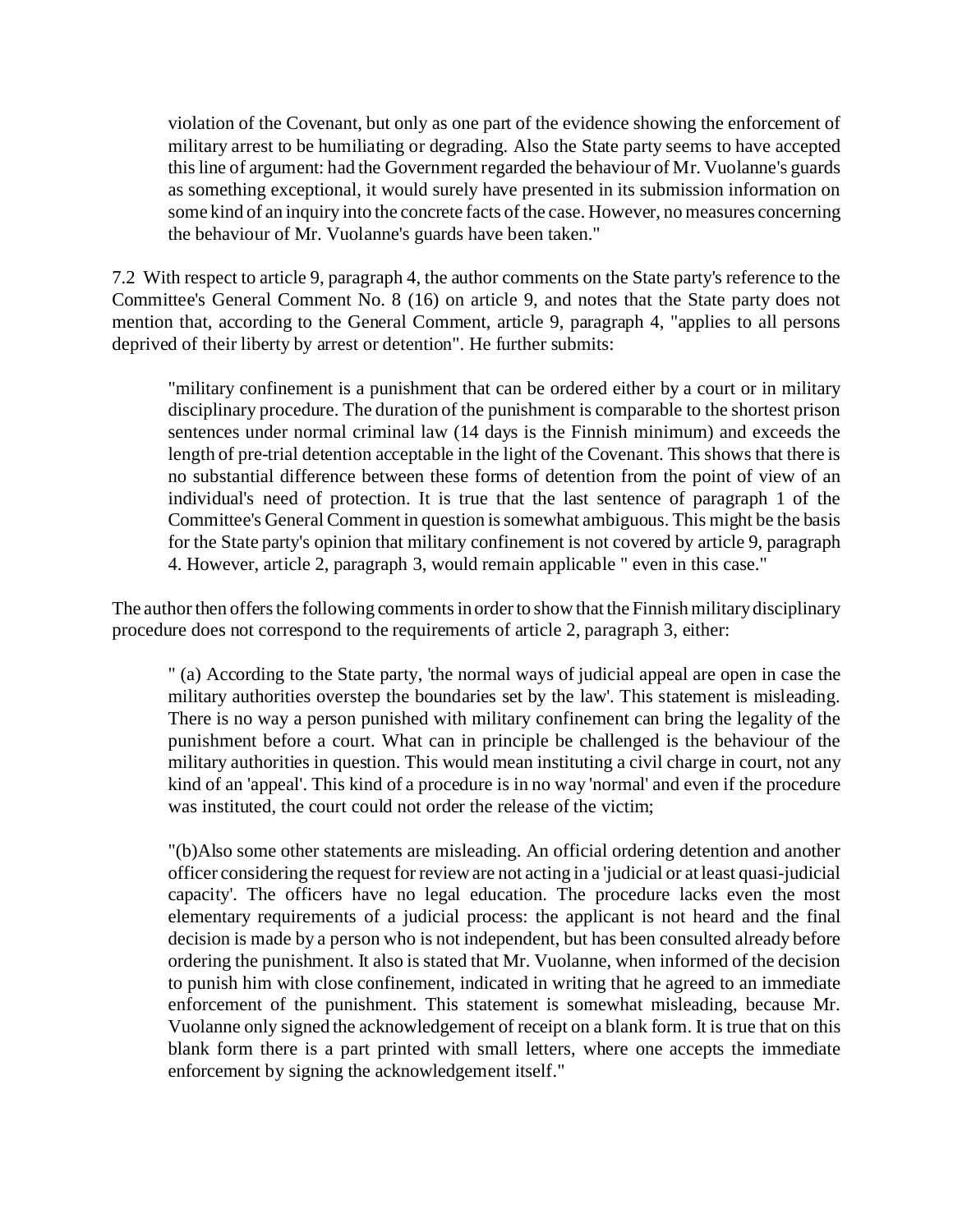7.3 With respect to the proposed amendment to the law (see para. 6.3 above), Mr. Vuolanne notes that a proposed model would possibly remedy the situation in relation to article 9, paragraph 4, but not in relation to article 7. He submits that the only proposal acceptable in this respect would be to amend the Law on military disciplinary procedure so that only a part (up to 8 or 10 days)of the punishment would be enforced as close confinement and the rest as light arrest (e.g., with service duties).

8. The Human Rights Committee has considered the present communication in the light of all written information made available to it by the parties as provided in article 5, paragraph 1, of the Optional Protocol. The facts of the case are not in dispute.

9.1 The author of the communication claims that there have been breaches of article 2, paragraphs 1 and 3, article 7, article 9, paragraph 4, and article 10 of the Covenant.

9.2 The Committee recalls that article 7 prohibits torture and cruel or other inhuman or degrading treatment. It observes that the assessment of what constitutes inhuman or degrading treatment falling within the meaning of article 7 depends on all the circumstances of the case, such as the duration and manner of the treatment, its physical or mental effects as well as the sex, age and state of health of the victim. A thorough examination of the present communication has not disclosed any facts in support of the author's allegations that he is a victim of a violation of his rights set forth in article 7. In no case was severe pain or suffering, whether physical or mental, inflicted upon Antti Vuolanne by or at the instigation of a public official; nor does it appear that the solitary confinement to which the author was subjected, having regard to its strictness, duration and the end pursued, produced any adverse physical or mental effects on him. Furthermore, it has not been established that Mr. Vuolanne suffered any humiliation or that his dignity was interfered with apart from the embarrassment inherent in the disciplinary measure to which he was subjected. In this connection, the Committee expresses the view that for punishment to be degrading, the humiliation or debasement involved must exceed a particular level and must, in any event, entail other elements beyond the mere fact of deprivation of liberty. Furthermore, the Committee finds that the facts before it do not substantiate the allegation that during his detention Mr. Vuolanne was treated without humanity or without respect for the inherent dignity of the Person, as required under article 10, paragraph 1, of the Covenant.

9.3 The Committee has noted the contention of the State party that the case of Mr. Vuolanne does not fall within the ambit of article 9, paragraph 4, of the Covenant. The Committee considers that this question must be answered by reference to the express terms of the Covenant as well as its purpose. It observes that as a general proposition, the Covenant does not contain any provision exempting from its application certain categories of persons. According to article 2, paragraph 1, "each State party to the present Covenant undertakes to respect and to ensure to all individuals within its territory and subject to its jurisdiction the rights recognized in the present Covenant, without distinction of any kind, such as race, colour, sex, language, religion, political or other opinion, national or social origin, property, birth or other status". The all-encompassing character of the terms of this article leaves no room for distinguishing between different categories of persons, such as civilians and members of the military, to the extent of holding the Covenant to be applicable in one case but not in the other. Furthermore, the travaux préparatoires as well as the Committee's general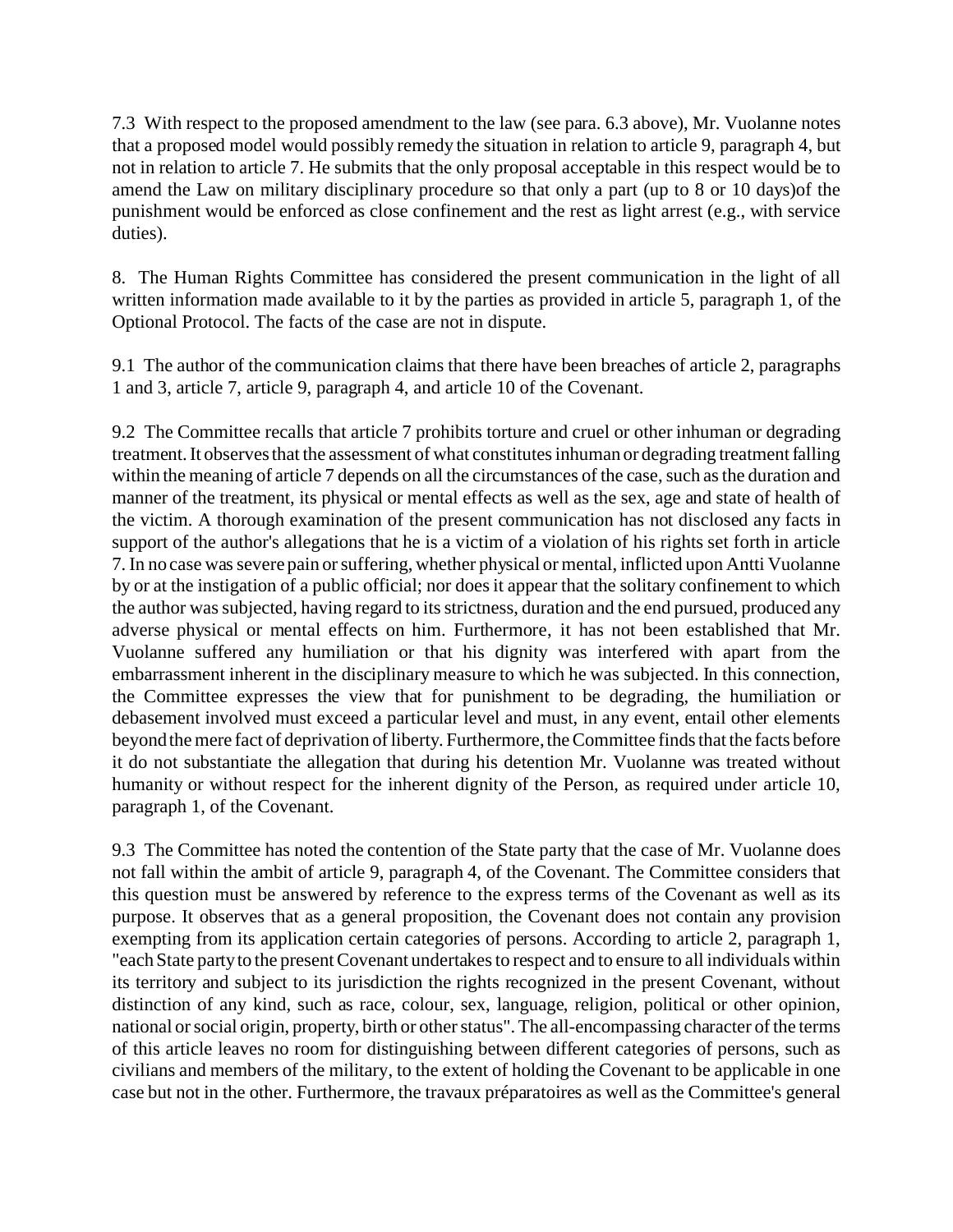comments indicate that the purpose of the Covenant was to proclaim and define certain human rights for all and to guarantee their enjoyment. It is, therefore, clear that the Covenant is not, and should not be conceived of in terms of whose rights shall be protected but in terms of what rights shall be guaranteed and to what extent. As a consequence the application of article 9, paragraph 4, cannot be excluded in the present case.

9.4 The Committee acknowledges that it is normal for individuals Performing military service to be subjected to restrictions in their freedom of movement. It is self-evident that this does not fall within the purview of article 9, paragraph 4. Furthermore, the Committee agrees that a disciplinary penalty or measure which would be deemed a deprivation of liberty by detention, were it to be applied to a civilian , may not be termed such when imposed upon a serviceman. Nevertheless, such penalty or measure may fall within the scope of application of article 9, paragraph 4, if it takes the form of restrictions that are imposed over and above the exigencies of normal military service and deviate from the normal conditions of life within the armed forces of the State party concerned. In order to establish whether this is so, account should be taken of a whole range of factors such as the nature, duration, effects and manner of the execution of the penalty or measure in question.

9.5 In the implementation of the disciplinary measure imposed on him, Mr. Vuolanne was excluded from performing his normal duties and had to spend day and night for a period of 10 days in a cell measuring 2 x 3 metres. He was allowed out of his cell solely for purposes of eating, going to the toilet and taking air for half an hour every day. He was prohibited from talking to other detainees and from making any noise in his cell. His correspondence and personal notes were interfered with. He served a sentence in the same way as a prisoner would. The sentence imposed on the author is of a significant length, approaching that of the shortest prison sentence that may be imposed under Finnish criminal law. In the light of the circumstances, the Committee is of the view that this sort of solitary confinement in a cell for 10 days and nights is in itself outside the usual service and exceeds the normal restrictions that military life entails. The specific disciplinary punishment led to a degree of social isolation normally associated with arrest and detention within the meaning of article 9, paragraph 4. It must, therefore, be considered a deprivation of liberty by detention in the sense of article 9, paragraph 4. In this connection, the Committee recalls its General Comment No. 8 (16)according to which most of the provisions of article 9 apply to all deprivations of liberty, whether in criminal cases or in other cases of detention as for example, for mental illness, vagrancy, drug addiction, educational purposes and immigration control. The Committee cannot accept the State party's contention that because military disciplinary detention is firmly regulated by law, it does not necessitate the legal and procedural safeguards stipulated in article 9, paragraph 4.

9.6 The Committee further notes that whenever a decision depriving a person of his liberty is taken by an administrative body or authority, there is no doubt that article 9, paragraph 4, obliges the State party concerned to make available to the person detained the right of recourse to a court of law. In this particular case it matters not whether the court would be civilian or military. The Committee does not accept the contention of the State party that the request for review before a superior military officer according to the Law on Military Disciplinary Procedure, currently in effect in Finland is comparable to judicial scrutiny of an appeal and that the officials ordering detention act in a judicial or quasi-judicial manner. The procedure followed in the case of Mr. Vuolanne did not have a judicial character, the supervisory military officer who upheld the decision of 17 July 1987 against Mr.